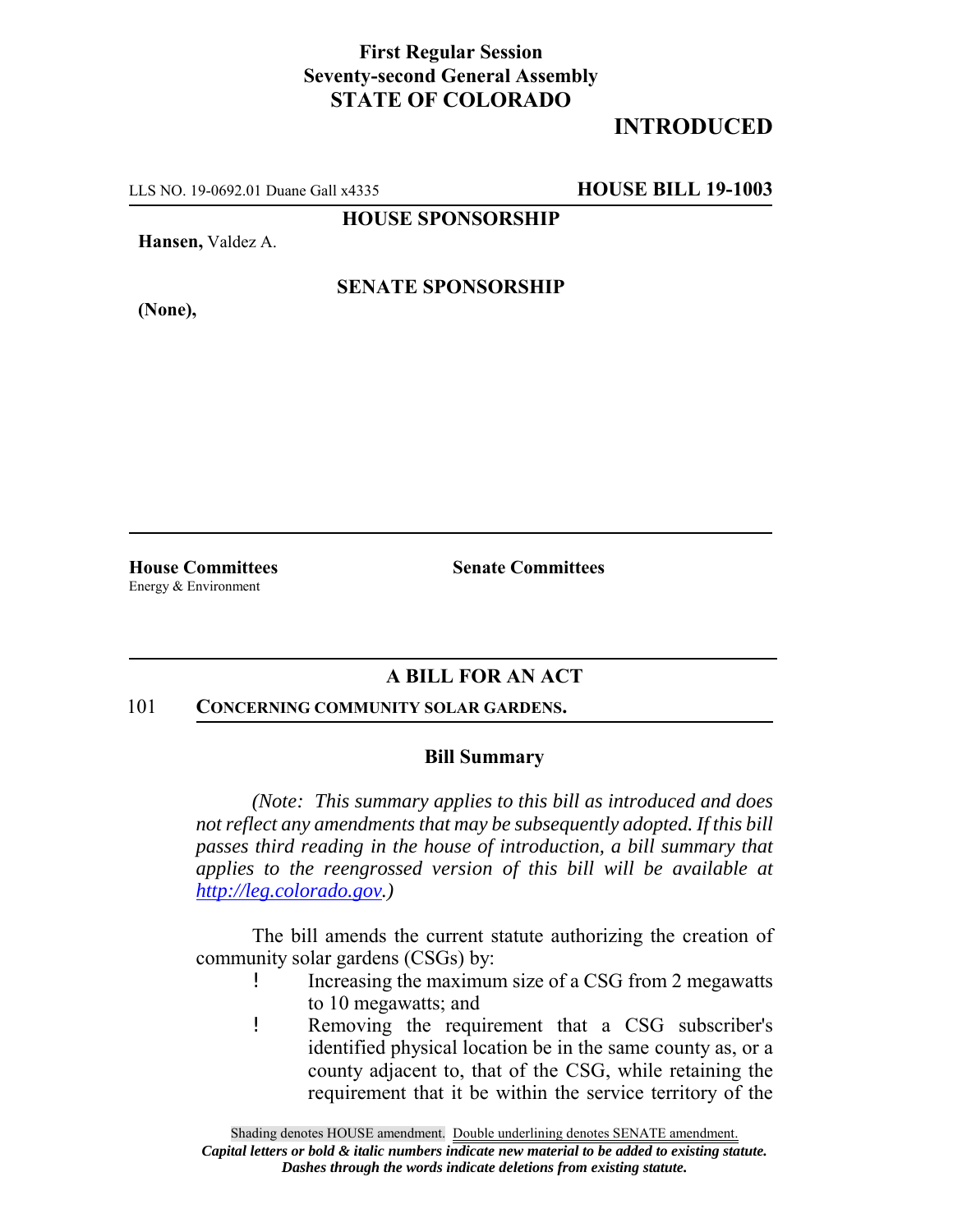#### same electric utility.

 *Be it enacted by the General Assembly of the State of Colorado:* **SECTION 1.** In Colorado Revised Statutes, 40-2-127, **amend** 3 (2)(b)(I)(A) and (2)(b)(II) as follows: **40-2-127. Community energy funds - community solar gardens - definitions - rules - legislative declaration.** (2) **Definitions.** As used in this section, unless the context otherwise requires: (b) In addition: (I) (A) "Community solar garden" means a solar electric 9 generation facility with a nameplate rating of  $t_{\text{w}}$  TEN megawatts or less that is located in or near a community served by a qualifying retail utility where the beneficial use of the electricity generated by the facility belongs to the subscribers to the community solar garden. There shall be at least ten subscribers. The owner of the community solar garden may be the qualifying retail utility or any other for-profit or nonprofit entity or organization, including a subscriber organization organized under this section, that contracts to sell the output from the community solar garden to the qualifying retail utility. A community solar garden shall be deemed to be "located on the site of customer facilities". (II) "Subscriber" means a retail customer of a qualifying retail utility who owns a subscription and who has identified one or more physical locations to which the subscription is attributed. Such physical locations must be within the service territory of the same qualifying retail 23 utility and also in the same county as, or a county adjacent to, that of AS the community solar garden. The subscriber may change from time to

time the premises to which the community solar garden electricity